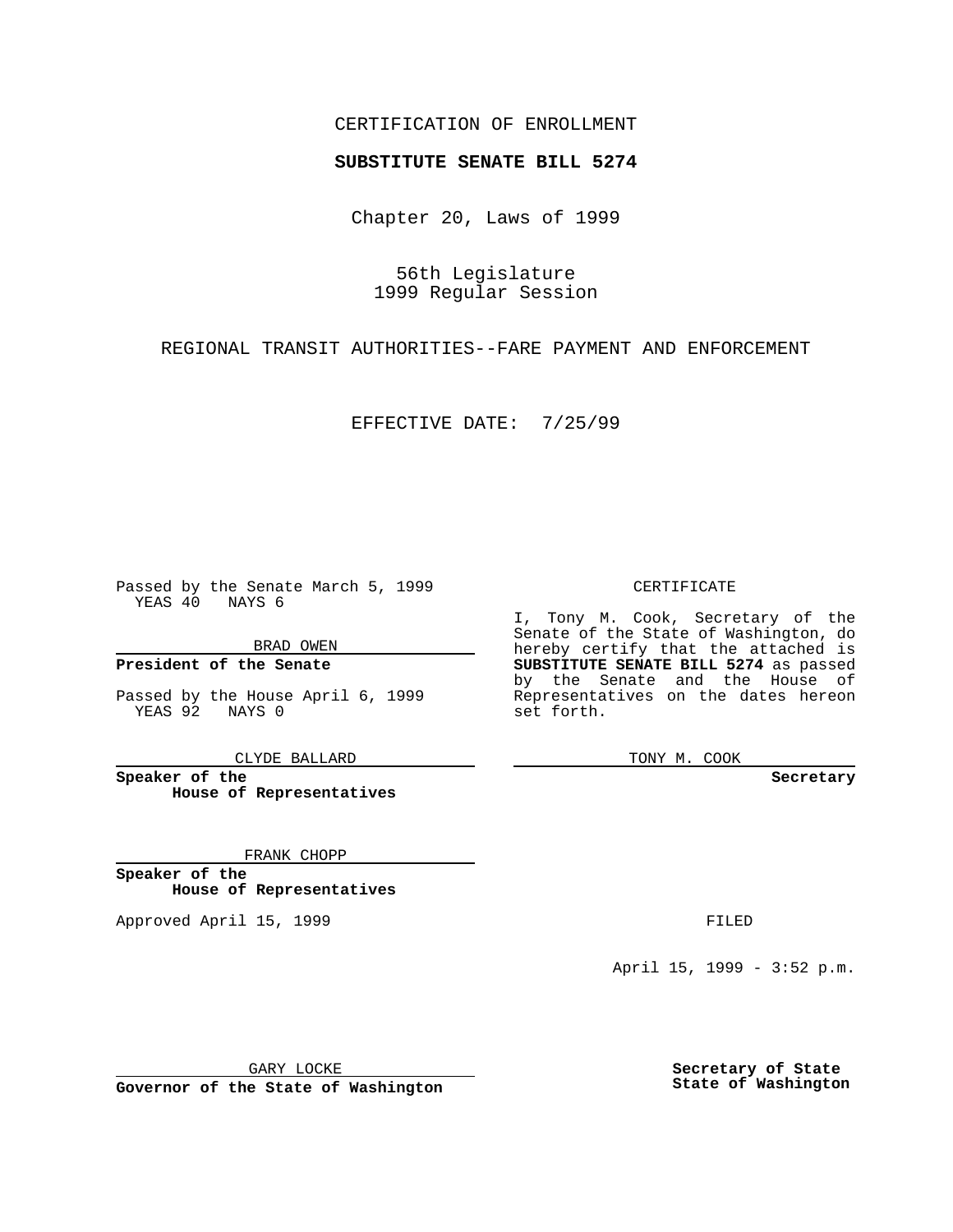# **SUBSTITUTE SENATE BILL 5274** \_\_\_\_\_\_\_\_\_\_\_\_\_\_\_\_\_\_\_\_\_\_\_\_\_\_\_\_\_\_\_\_\_\_\_\_\_\_\_\_\_\_\_\_\_\_\_

\_\_\_\_\_\_\_\_\_\_\_\_\_\_\_\_\_\_\_\_\_\_\_\_\_\_\_\_\_\_\_\_\_\_\_\_\_\_\_\_\_\_\_\_\_\_\_

Passed Legislature - 1999 Regular Session

### **State of Washington 56th Legislature 1999 Regular Session**

**By** Senate Committee on Transportation (originally sponsored by Senators Goings, Horn, Haugen, Costa, Winsley, Heavey, McCaslin, Long and Prentice)

Read first time 02/03/1999.

1 AN ACT Relating to fare payment and enforcement by regional transit 2 authorities; amending RCW 81.112.020; adding new sections to chapter 3 81.112 RCW; creating a new section; and prescribing penalties.

4 BE IT ENACTED BY THE LEGISLATURE OF THE STATE OF WASHINGTON:

 NEW SECTION. **Sec. 1.** The purpose of this act is to facilitate ease of boarding of commuter trains and light rail trains operated by regional transit authorities by allowing for barrier free entry ways. This act provides regional transit authorities with the power to require proof of payment; to set a schedule of fines and penalties not to exceed those classified as class 1 infractions under RCW 7.80.120; to employ individuals to monitor fare payment or contract for such 12 services; to issue citations for fare nonpayment or related activities; and to keep records regarding citations issued for the purpose of tracking violations and issuing citations consistent with established schedules. This act is intended to be consistent with and implemented pursuant to chapter 7.80 RCW with regard to civil infractions, the issuance of citations, and the maintenance of citation records.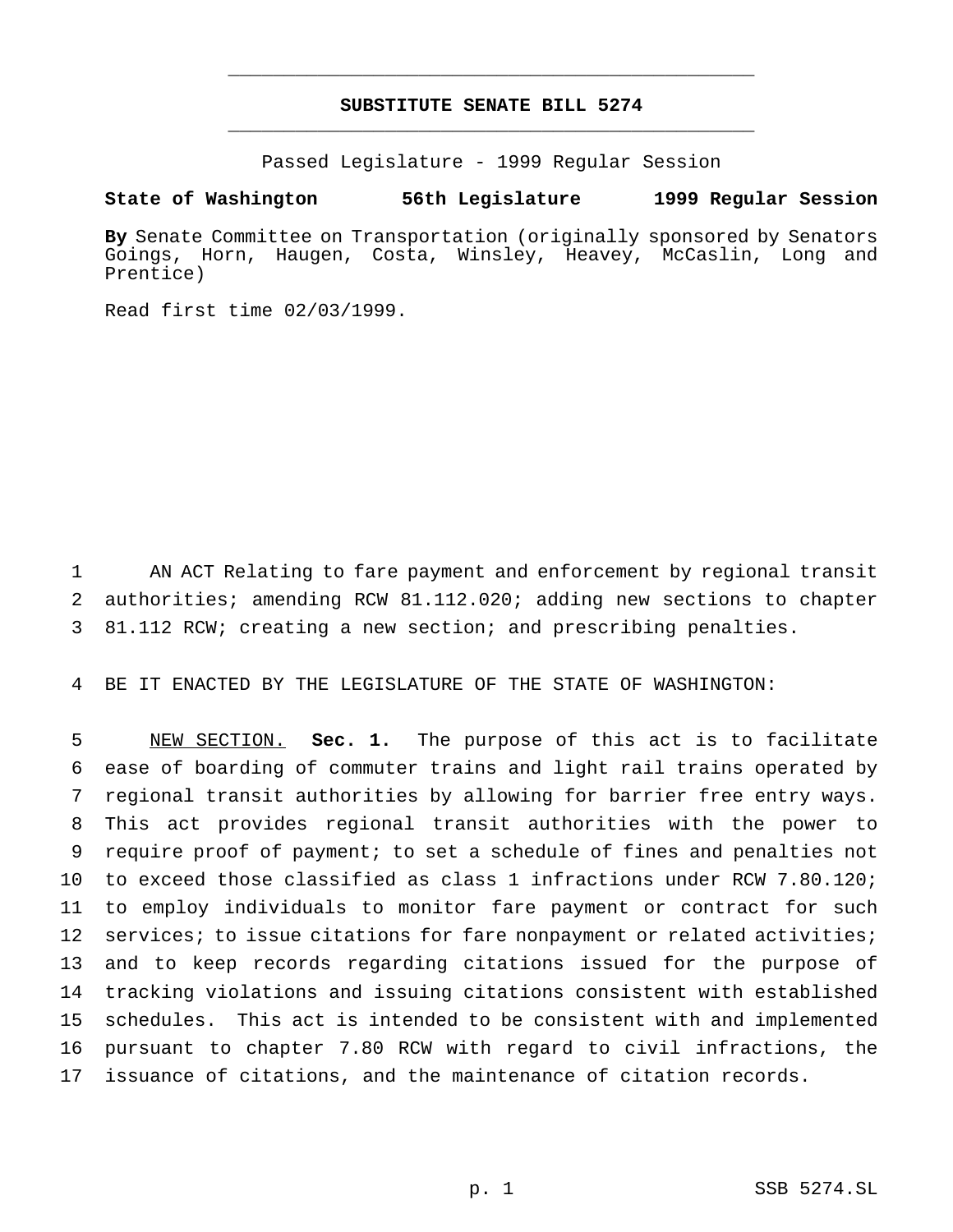**Sec. 2.** RCW 81.112.020 and 1992 c 101 s 2 are each amended to read as follows:

 Unless the context clearly requires otherwise, the definitions in this section apply throughout this chapter.

 (1) "Authority" means a regional transit authority authorized under this chapter.

(2) "Board" means the board of a regional transit authority.

 (3) "Service area" or "area" means the area included within the boundaries of a regional transit authority.

 (4) "System" means a regional transit system authorized under this chapter and under the jurisdiction of a regional transit authority.

 (5) "Facilities" means any lands, interest in land, air rights over lands, and improvements thereto including vessel terminals, and any equipment, vehicles, vessels, and other components necessary to support the system.

 (6) "Proof of payment" means evidence of fare prepayment authorized 17 by a regional transit authority for the use of trains, including but 18 not limited to commuter trains and light rail trains.

 NEW SECTION. **Sec. 3.** A new section is added to chapter 81.112 RCW to read as follows:

 (1) An authority is authorized to establish, by resolution, a schedule of fines and penalties for civil infractions established in section 4 of this act. Fines established by a regional transit authority shall not exceed those imposed for class 1 infractions under RCW 7.80.120.

 (2)(a) A regional transit authority may designate persons to monitor fare payment who are equivalent to and are authorized to exercise all the powers of an enforcement officer, defined in RCW 7.80.040. An authority is authorized to employ personnel to either monitor fare payment, or to contract for such services, or both.

 (b) In addition to the specific powers granted to enforcement officers under RCW 7.80.050 and 7.80.060, persons designated to monitor fare payment also have the authority to take the following actions:

(i) Request proof of payment from passengers;

 (ii) Request personal identification from a passenger who does not produce proof of payment when requested;

 (iii) Issue a citation conforming to the requirements established in RCW 7.80.070; and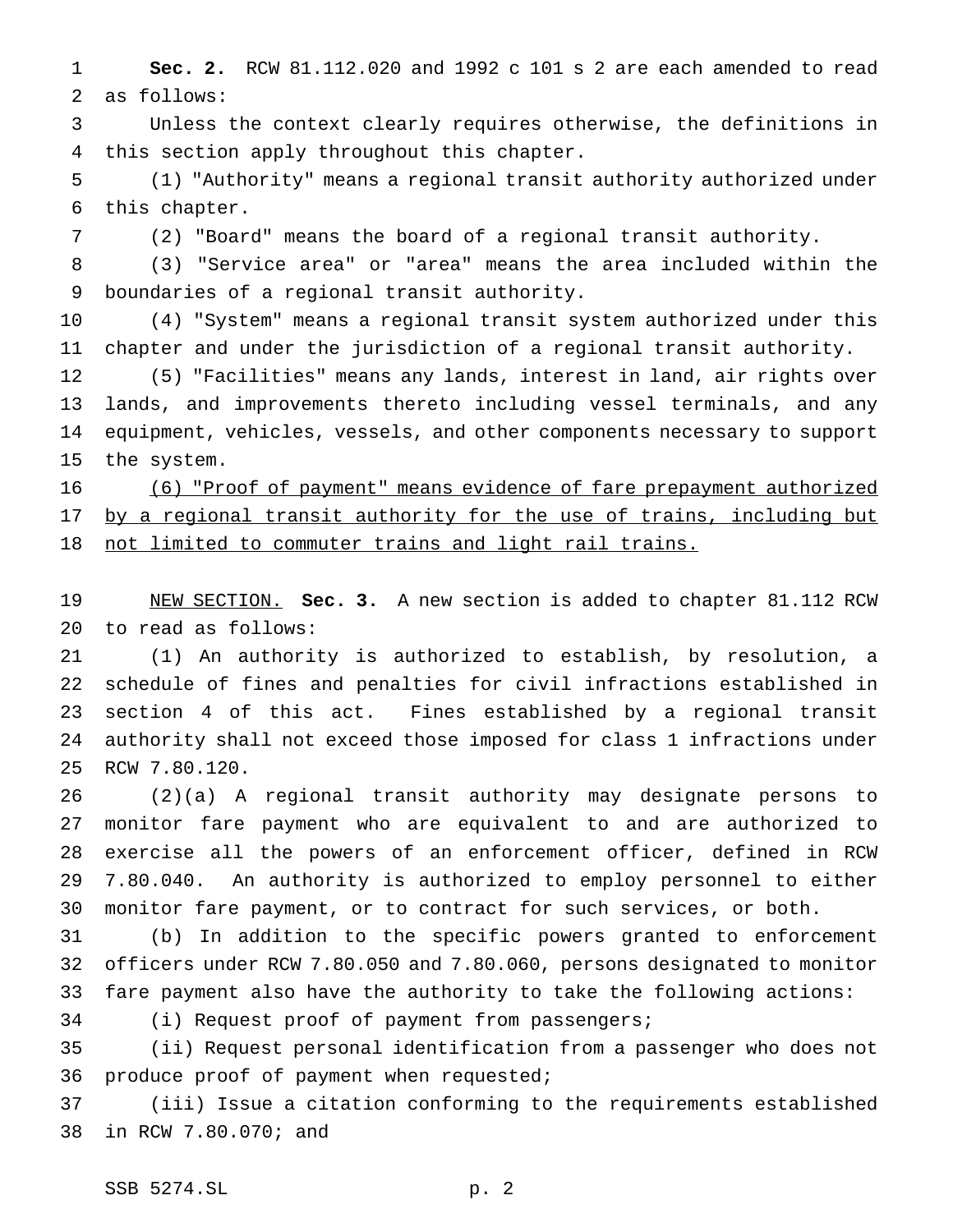(iv) Request that a passenger leave the regional transit authority train, including but not limited to commuter trains and light rail trains, when the passenger has not produced proof of payment after being asked to do so by a person designated to monitor fare payment. (3) Regional transit authorities shall keep records of citations in the manner prescribed by RCW 7.80.150. All civil infractions

 established by chapter . . ., Laws of 1999 (this act) shall be heard and determined by a district court as provided in RCW 7.80.010 (1) and (4).

 NEW SECTION. **Sec. 4.** A new section is added to chapter 81.112 RCW to read as follows:

 (1) Persons traveling on trains, including but not limited to commuter trains or light rail trains, operated by an authority, shall pay the fare established by the authority. Such persons shall produce proof of payment when requested by a person designated to monitor fare payment.

 (2) The following constitute civil infractions punishable according to the schedule of fines and penalties established by the authority under section 3(1) of this act:

(a) Failure to pay the required fare;

 (b) Failure to display proof of payment when requested to do so by 22 a person designated to monitor fare payment; and

 (c) Failure to depart the train, including but not limited to commuter trains and light rail trains, when requested to do so by a person designated to monitor fare payment.

 NEW SECTION. **Sec. 5.** A new section is added to chapter 81.112 RCW to read as follows:

 Nothing in RCW 81.112.020 and sections 3 through 5 of this act shall be deemed to prevent law enforcement authorities from prosecuting for theft, trespass, or other charges by any individual who:

 (1) Fails to pay the required fare on more than one occasion within a twelve-month period;

(2) Fails to sign a notice of civil infraction; or

 (3) Fails to depart the train, including but not limited to commuter trains and light rail trains, when requested to do so by a person designated to monitor fare payment.